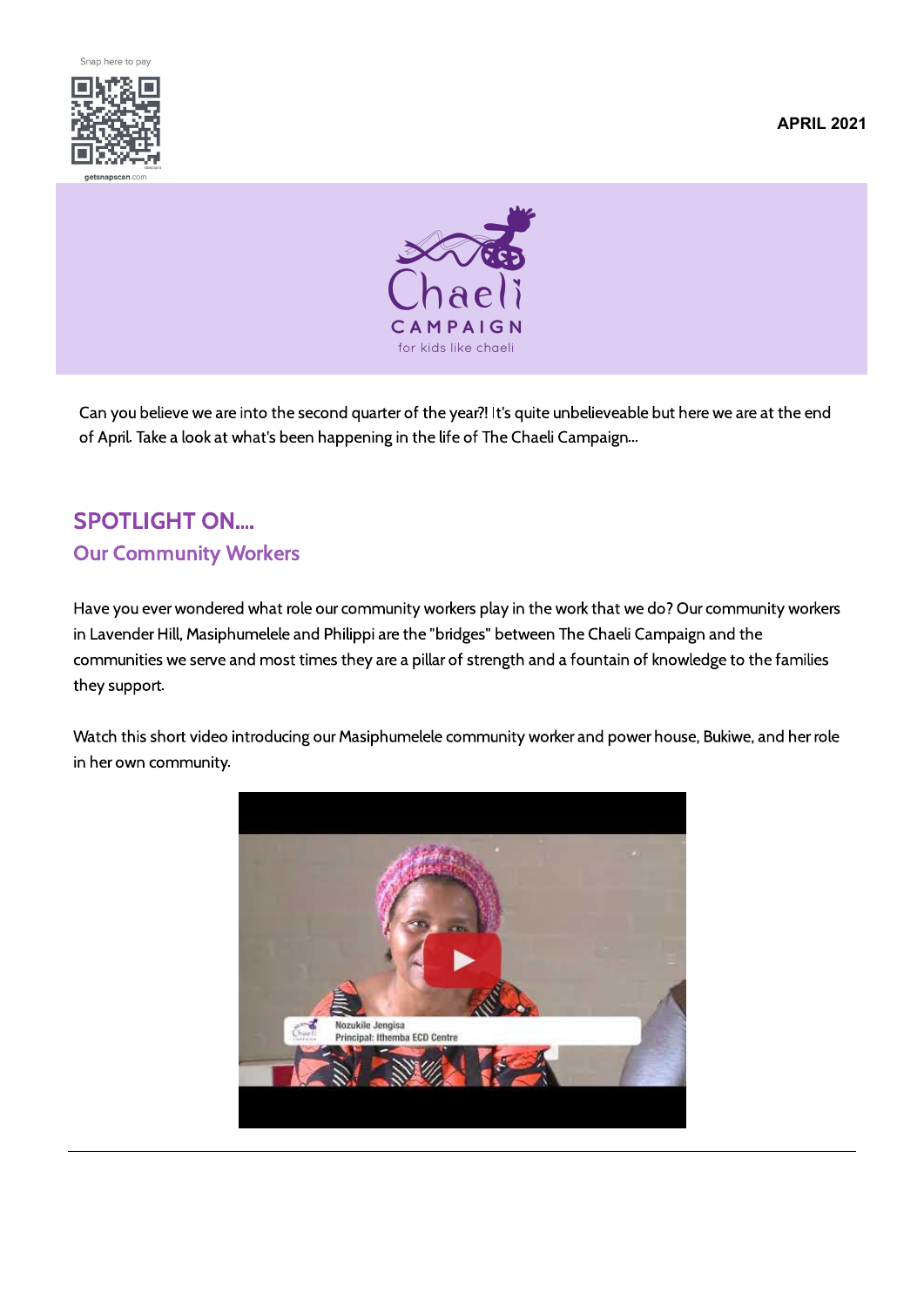



# STORY OF HOPE... Kudzai Marozwa

Kudzai is no stranger to supporters of The Chaeli Campaign and this month we are sharing his [Story of Hope.](https://chaelicampaign.org/kudzai-marozwa/)

*Today, we ask you to delve into the world of Kudzai Marozwa, a young gentleman who has been deprived of the opportunity to share his voice with the world. The story of his parents, Joe and Ellen, introduces how we came to know and love the boy with an unstoppable will to live.*

*In 1991, Joe and Ellen met for the first time. While working for the same primary school in Zimbabwe, these two Shona teachers connected. And despite being much younger, Ellen fell in love with Joe, a wonderful man who was drawn to her enthusiasm for life and deep compassion for others. Some years later, Joe asked for Ellen's hand in marriage – offering lobola to her family and the chance to fulfil her dream of one day having a perfect family of her own.*

#### *[Read more....](https://chaelicampaign.org/kudzai-marozwa/)*

You may remember that Kudzai received his EyeGaze as an early Christmas gift last year. This has been a life-changing communication device for Kudzai and he is now raising funds for a mounting system that will allow the Eyegaze to remain in the position he requires.

Click [here](https://www.givengain.com/cause/2384/campaigns/10772/) or donate via SnapScan if you would like to support Kudzai.

### Fun on the farm

[On 17 April the Chaeli Sports & Recreation](https://chaelisports.co.za/) Club hosted a 5km Trail Run/Walk on Dreyersdal Farm. It was wonderful being able to enjoy the fields and olive groves once again and it will definitely be an event we host again.

Thank you to everyone who supported us by volunteering their time and to those who joined us for the run/walk.